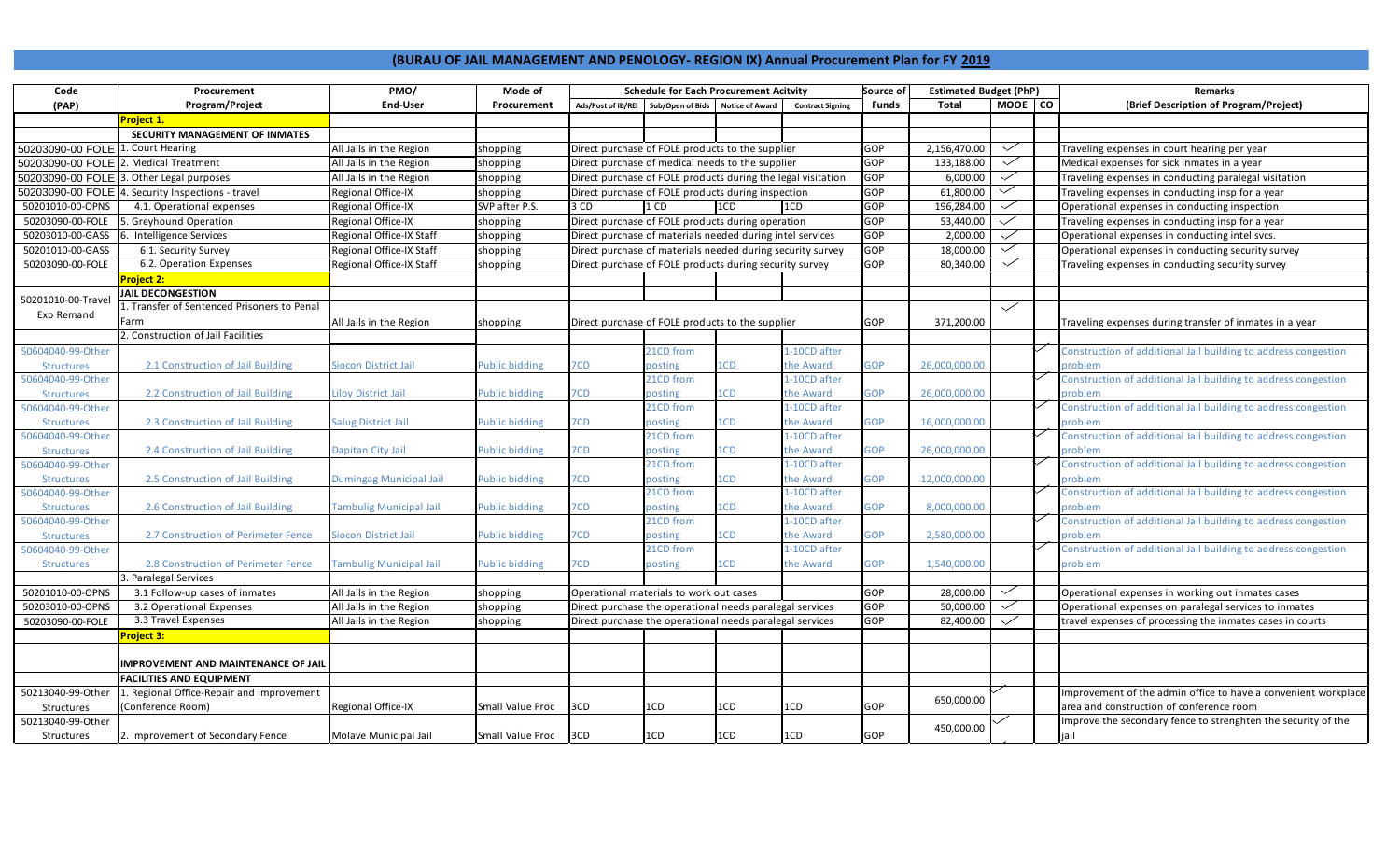| 50213040-99-Other        |                                                    |                             |                                                                         |                                                                      |             |                                                           |         |              |                                                           | Improve the perimeter fence by installing razor wire to          |
|--------------------------|----------------------------------------------------|-----------------------------|-------------------------------------------------------------------------|----------------------------------------------------------------------|-------------|-----------------------------------------------------------|---------|--------------|-----------------------------------------------------------|------------------------------------------------------------------|
| Structures               | 3. Provision and installation of razor wire        | Salug District Jail         | Small Value Proc                                                        | 3CD                                                                  | 1CD         | 1CD                                                       | 1CD     | GOP          | 150,000.00                                                | strenghten the security of the jail                              |
| 50213040-99-Other        |                                                    | Pagadian City Jail-Female   |                                                                         |                                                                      |             |                                                           |         |              |                                                           |                                                                  |
| Structures               | 4. Reinforcement of Perimeter Fence                | Dorm                        | Small Value Proc                                                        | 3CD                                                                  | 1CD         | 1CD                                                       | 1CD     | GOP          | 121,490.00                                                | Improvement of perimeter fence to strenghten the security        |
| 50204010-00-WATER        | 6. water - utility bills                           | All Jails in the Region     | <b>Direct Contracting</b>                                               | Monthly water expenses of some jails regionwide                      |             |                                                           | GOP     | 2,360,768.00 | Water bills of respective jails in a year consumption     |                                                                  |
| 50204020-00-LIGHT        | 7. electricity - utility bills                     | All Jails in the Region     | <b>Direct Contracting</b>                                               | Monthly power expenses of some jails regionwide                      |             |                                                           | GOP     | 3,843,110.25 | Power bills of respective jails in a year consumption     |                                                                  |
| 50205020-02-TEL          | 8. Telephone/fax - utility bills                   | All Jails in the Region     | Direct Contracting                                                      | Monthly Telephone expenses of some jails regionwide                  |             |                                                           | GOP     | 304,220.80   | Telephone bills of respective jails in a year consumption |                                                                  |
| 0205030-00-INTERNE       | 16. Internet - utility bills                       | All Jails in the Region     | <b>Direct Contracting</b>                                               | Monthly internet expenses of some jails regionwide                   |             |                                                           | GOP     | 326,208.00   | Internet bills of respective jails in a year consumption  |                                                                  |
|                          | 0205010-00-POSTAGE 7. Messengerial/postal services | All Jails in the Region     | Direct Contracting                                                      | Monthly postal expenses of all jails regionwide                      |             |                                                           | GOP     | 100,572.00   | Postal expenses of all jails in a year services           |                                                                  |
| 50215030-00-             |                                                    | All Jails in the Region and |                                                                         |                                                                      |             |                                                           |         |              |                                                           |                                                                  |
| <b>Insurance Expense</b> | 8. Bldg/fire/lightning insurance                   | Regional Office             |                                                                         | Direct Contracting Annual insurance expenses of all jails regionwide |             |                                                           | GOP     | 152,750.00   | nsurance expenses of all jail buildings through GSIS      |                                                                  |
|                          | 9. Repair & Maintenance of Vehicles/office         |                             |                                                                         |                                                                      |             |                                                           |         |              |                                                           |                                                                  |
|                          | Eqpt.                                              |                             |                                                                         |                                                                      |             |                                                           |         |              |                                                           |                                                                  |
| 50213060-01 - Motor      |                                                    |                             |                                                                         |                                                                      |             |                                                           |         |              |                                                           |                                                                  |
| Vehicles                 | 9.1 Repair of Vehicles                             | Jails with issued vehicles  | Direct Contracting As case needed aside from the monthly repair program |                                                                      |             |                                                           |         | GOP          | 191,672.80                                                | Programmed repair expenses of all govt issued vehicles           |
| 50213060-01 - Motor      |                                                    |                             |                                                                         |                                                                      |             |                                                           |         |              |                                                           |                                                                  |
| Vehicles                 | 9.2 Maintenance of Vehicles                        | Jails with issued vehicles  | Direct Contracting As case needed aside from the monthly repair program |                                                                      |             |                                                           |         | GOP          | 80,000.00                                                 | Programmed maintenance expenses of all govt issued vehicles      |
| 50215010-01              | 9.3 Registration of vehicle                        | Jails with issued vehicles  | <b>Direct Contracting</b>                                               | Yearly registration of govt issued vehicles in the region            |             |                                                           |         | GOP          | 90,300.00                                                 | Vehicle registration expenses through LTO                        |
| 50215030-00              | 9.4 Insurance of vehicles                          | All Jails in the Region     | <b>Direct Contracting</b>                                               | Yearly insurance licenses of issued vehicles in the region           |             |                                                           |         | GOP          | 64,000.00                                                 | Yearly insurance of issued vehicles through BIR                  |
| 50203120-00-OPNS         | 9.5 Procurement of Ammos/other mil.                |                             |                                                                         |                                                                      |             |                                                           |         |              |                                                           |                                                                  |
| (MIL & POLICE)           | upplies                                            | All Jails in the Region     | Small Value Proc                                                        | 3CD                                                                  | 1CD         | 1CD                                                       | 1CD     | GOP          | 502,400.00                                                | Year allocation for the ammunitions and military eqpts           |
| 50213050-02-OEM          | 9.6 Repair of office equipment                     | All Jails in the Region     | <b>Direct Contracting</b>                                               | As case needed aside from the monthly repair program                 |             |                                                           |         | GOP          | 71,343.00                                                 | Programmed repair expenses of all office equipments              |
| 50213050-02-OEM          | 9.7 Maintenance of office equipment                | All Jails in the Region     | <b>Direct Contracting</b>                                               |                                                                      |             | As case needed aside from the monthly maintenance program | GOP     | 40,000.00    | Programmed maintenance expenses of all office equipt's    |                                                                  |
|                          | 10. Procurement of office supplies &               |                             |                                                                         |                                                                      |             |                                                           |         |              |                                                           |                                                                  |
| 50203010-00-OPNS         | materials                                          | All Jails in the Region     | Small Value Proc                                                        | 3CD                                                                  | 1CD         | 1CD                                                       | 1CD     | GOP          | 930,000.00                                                | Procurement of rehabilitation supplies in a quarter basis        |
|                          | 11. Annual Physical Inventory of Firearms          | Regional Office Staffs and  |                                                                         |                                                                      |             |                                                           |         |              |                                                           |                                                                  |
|                          | and Euipment - Travel                              | resident COA                | Shopping                                                                | Direct purchase of FOLE products to the supplier                     |             |                                                           |         |              | 20,600.00                                                 | Traveling expenses in conducting Physical Inventory in all jails |
|                          |                                                    | Regional Office Staffs and  |                                                                         |                                                                      |             |                                                           |         |              |                                                           | Operational expenses on Physical Inventory of Firearms &         |
|                          | 11.1 Operational Expenses                          | esident COA                 | Shopping                                                                | Direct purchase of the operational needs for physical inventory      |             |                                                           |         | 118,800.00   | Equipment In all Jails                                    |                                                                  |
|                          | Project 4:                                         |                             |                                                                         |                                                                      |             |                                                           |         |              |                                                           |                                                                  |
|                          | PROVISION OF BASIC NEEDS                           |                             |                                                                         |                                                                      |             |                                                           |         |              |                                                           |                                                                  |
| 50203050-00-PSA          | 1. Food subsistence- rice                          | All Jails in the Region     | Agency to Agency                                                        | Rice purchased to National Food Authority                            |             |                                                           |         | GOP          | 148,824,000.00                                            | Prisoners Subsistence Allowance daily consumption in year/ for   |
|                          | 1.1 Viand                                          | All Jails in the Region     | Public bidding                                                          | 7CD                                                                  | <b>21CD</b> | 1CD                                                       | $1-7CD$ | GOP          |                                                           | viand public bidding conducted quarterly adopting ordering       |
| 50203010-00-GASS         | 2. No. of food monitoring & Other IWD              | All Jails in the Region     | shopping                                                                | Direct purchased of materials needed in food monitoring              |             |                                                           |         | GOP          | 95,600.00                                                 | Supplies and materials expenses in conducting food monitoring    |
| 50201010-00-GASS         |                                                    | All Jails in the Region     | shopping                                                                | Direct purchsed of administrative materials for the program          |             |                                                           |         | GOP          | 4,000.00                                                  | Administrative materials expenses of the program implementatior  |
|                          | 3. Distribution of personal & Hygenic Matl's       |                             |                                                                         |                                                                      |             |                                                           |         |              |                                                           |                                                                  |
| 50203990-00-REHAB        | 3.1 Rehab Supplies/grooming kit                    | All Jails in the Region     | Small Value Proc                                                        | 3CD                                                                  | 1CD         | 1CD                                                       | 1CD     | GOP          | 1,960,000.00                                              | Procurement rehab supplies for all inmates quarterly             |
| 50203990-00-REHAB        | 3.2 Purchase of Jogging Pants                      | All Jails in the Region     | Small Value Proc                                                        | 3CD                                                                  | 1CD         | 1CD                                                       | 1CD     | GOP          | 2,486,400.00                                              | Procuremnt of Jogging Pants for inmates quarterly                |
| 50203990-00-REHAB        | 3.3 Purchase of yellow t-shirts                    | All Jails in the Region     | Small Value Proc                                                        | 3CD                                                                  | 1CD         | 1CD                                                       | 1CD     | <b>GOP</b>   | 1,550,000.00                                              | Procuremnt of Yellow T-Shirts for inmates quarterly              |
|                          | . Health Care Services                             |                             |                                                                         |                                                                      |             |                                                           |         |              |                                                           |                                                                  |
| 50203070-00-OPNS         | 4.1 Medical                                        | All Jails in the Region     | Public bidding                                                          | 7CD                                                                  | 21CD        | 1CD                                                       | $1-7CD$ | GOP          | 24,789,000.00                                             | Procurement of drugs and medicines for inmates monthly           |
| 50203080-00-OPNS         | 4.2 Dental Laboratory Supplies                     | All Jails in the Region     | Small Value Proc                                                        | 3CD                                                                  | 1CD         | 1CD                                                       | 1CD     | GOP          | 333,158.79                                                | Procurement of dental supply for inmates quarterly               |
|                          | 4.3 Care services for senior citizens              |                             |                                                                         |                                                                      |             |                                                           |         |              |                                                           | Procurement of drugs and medicines for erderly inmates           |
| 50203070-00-OPNS         | inmates                                            | All Jails in the Region     | Small Value Proc                                                        | 3CD                                                                  | 1CD         | 1CD                                                       | 1CD     | GOP          | 154,400.00                                                | quarterly                                                        |
|                          | Project 5:                                         |                             |                                                                         |                                                                      |             |                                                           |         |              |                                                           |                                                                  |
|                          | <b>BEHAVIORAL DEVELOPMENT</b>                      |                             |                                                                         |                                                                      |             |                                                           |         |              |                                                           |                                                                  |
| 50203010-00-OPNS         | 1. Spiritual services                              | All Jails in the Region     | shopping                                                                | Direct purchased of materials needed in religious services           |             |                                                           |         | GOP          | 60,000.00                                                 | Procurement of materials for religious activities in a year      |
| 50203010-00-OPNS         | 2. Livelihood services                             | All Jails in the Region     | shopping                                                                | Direct purchased of materials needed for livelihood svcs,            |             |                                                           |         | GOP          | 65,800.00                                                 | Procurement of materials use for livelihood activities           |
|                          | 3. Educational services                            |                             |                                                                         |                                                                      |             |                                                           |         |              |                                                           |                                                                  |
| 50203010-00-OPNS         | 3.1 Non-formal/vocational/tutorial                 | All Jails in the Region     | shopping                                                                | Direct purchased of materials needed for educt'l svcs                |             |                                                           |         | GOP          | 80,000.00                                                 | Procurement of materials use for non-formal educ activities      |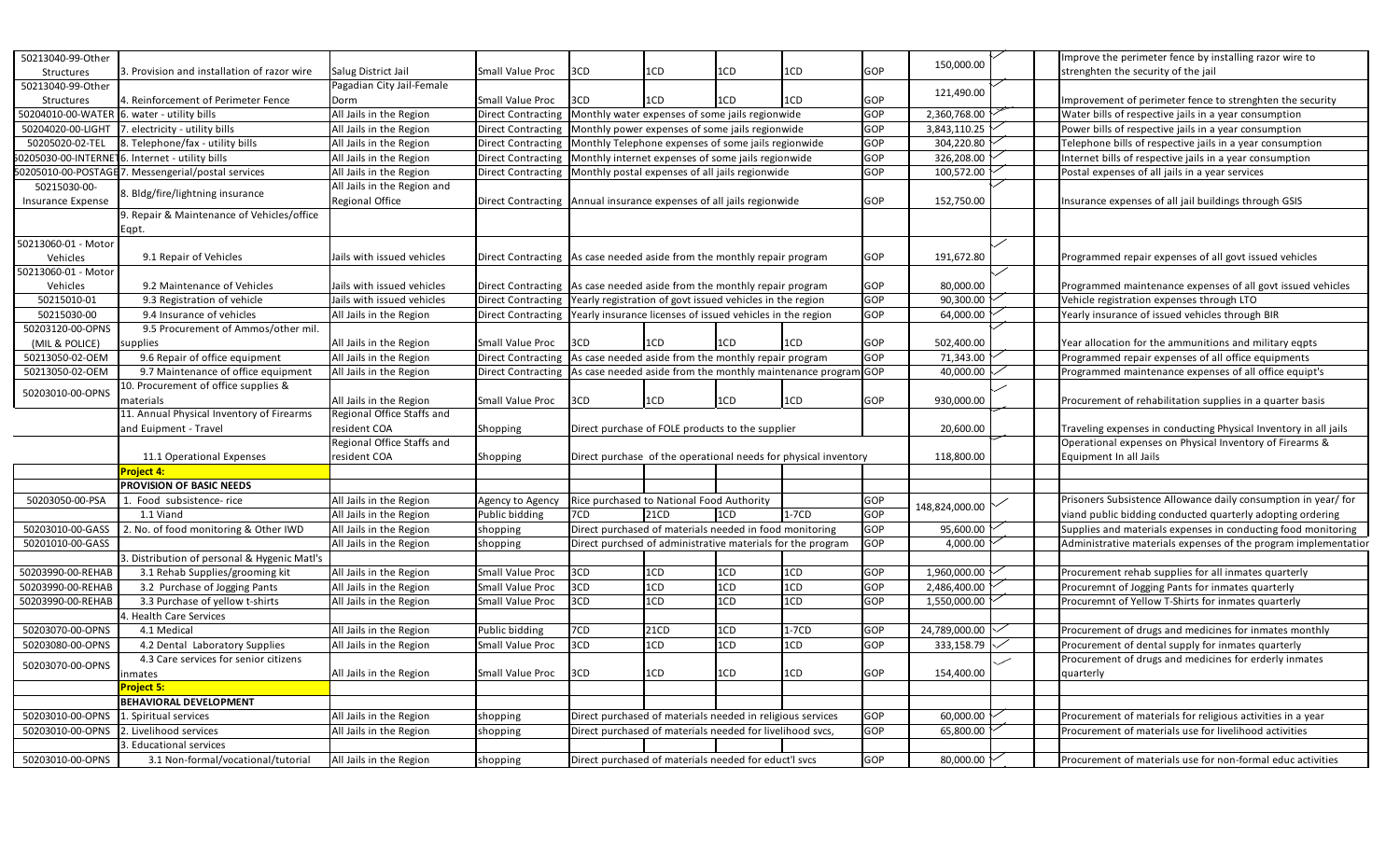| Direct purchased of materials needed in guidance and counse<br>5. Guidance and counselling<br>GOP<br>All Jails in the Region<br>40,000.00<br>shopping<br>50203990-00-REHAB<br>4. Physical Fitness and Recreational Services<br>Procurement of sporting goods for physical activities<br>6. Therapeutic Community (TC) and<br>Modality<br>50203010-00-OPNS<br>6.1 TC Programs<br>All Jails in the Region<br>Direct purchased of materials needed for TC Programs<br>98,000.00<br>GOP<br>Procurement of materials use for TC program activities<br>shopping<br>50203090-00-FOLE<br>6.2 TC Monitoring<br>Project 6:<br><b>BJMP GREENING PROGRAM</b><br>1. Climate Change Adaptation and<br>50203090-00<br>GOP<br>10,000.00<br>Mitigation in Jail<br>Regional Office Personnel<br>Direct purchase of FOLE products during security survey<br>Traveling expenses in conducting the activity<br>shopping<br>ADMINISTRATION AND GOVERNANCE<br>Project 1:<br>1. Personnel Inventory and Training<br>50203010-00-GASS<br>1.1 Recruitment<br>Direct purchased of Administrative Materials in recruitment<br>GOP<br>14,000.00<br>Regionwide<br>shopping<br>Procurement of admisitrative materials during recruitment<br>1.2 Community Relations-Brigada<br>60202010-00-TRNG EX<br>Direct purchased of supplies and materials for brigada eskwela GOP<br>4,500.00<br>Eskwela<br>Regionwide<br>Procurement of tools and mateirials for Brigada Eskwela<br>shopping<br>1.3 Escorting & Transporting of High<br>Direct purchased of supplies and grant honorary fee of the<br>Procurement of tools and materials for the Mangn't Training and<br>60202010-00-TRNG EX<br>risk/High profile PDL Course<br>rainor's and guest speaker<br>GOP<br>90,000.00<br>trainor's honorary fees<br>Regionwide<br>shopping<br>Direct purchased of supplies and grant honorary fee of the<br>Procurement of tools and materials for the Mangn't Training and<br>60202010-00-TRNG EX<br>1.4 Seminar on RA 9184<br>trainor's and guest speaker<br>GOP<br>50,400.00<br>trainor's honorary fees<br>Regionwide<br>shopping<br>Procurement of tools and materials for BAC, TWG and BAC Sec<br>1.5 Firearms Safety Seminar and<br>Direct purchased of supplies and grant honorary fee of the<br>60202010-00-TRNG EX<br>Regionwide<br>GOP<br>80,000.00<br>Proficiency training<br>rainor's and guest speaker.<br>Seminar and registration fees<br>shopping<br>Direct purchased of supplies and grant honorary fee of the<br>Procurement of tools and materials for the Mangn't Training and<br>1.6. Seminar on Disaster Preparedness<br>60202010-00-TRNG EX<br>Regionwide<br>GOP<br>90,000.00<br>trainor's honorary fees<br>& Emergency Plans<br>trainor's and guest speaker<br>shopping<br>Direct purchased of supplies and grant honorary fee of the<br>Procurement of tools and materials for the WHOLE duration of<br>60202010-00-TRNG EX<br>invited guest speaker<br>GOP<br>90,000.00<br>the refreshing course<br>1.7 Fugitive Tracking Training<br>STAR TEAM MEMBERS<br>shopping<br>Direct purchased of supplies and grant honorary fee of the<br>1.8 Basic Troubleshooting & proper<br>60202010-00-TRNG EX<br>Regionwide<br>maintenance of BJMP Transport vehicle<br>GOP<br>43,208.00<br>invited guest speaker<br>Procurement of tools and materials for the QRT TRAINING<br>shopping<br>Direct purchased of supplies and grant honorary fee of the<br>1.9 Explosive Ordnance &<br>Procurement of tools and materials for the Seminar and trainor's<br>60202010-00-TRNG EX<br>GOP<br>All Jails in the Region<br>invited guest speaker<br>90,000.00<br>honorary fees<br>Reconnaissance Agent<br>shopping<br>1.10 Advanced record & Aechive<br>Direct purchased of supplies and grant honorary fee of the<br>Procurement of tools and materials for the Seminar and trainor's<br>60202010-00-TRNG EX<br>GOP<br>16,000.00<br>All Jails in the Region<br>invited guest speaker<br>honorary fees<br>Management<br>shopping<br>2. PERSONNEL DESCIPLINE<br>2.1 operational Expenses<br>17,000.00<br>All Jails personnel in the Regior shopping<br>Direct purchase of materials needed during the activity<br>GOP<br>Operational expenses in conducting activity<br>50201010-00 Op<br>50203080-00 Op<br>All Jails personnel in the Regior shopping<br>Direct purchased of drug testing kit for the random test<br>GOP<br>160,000.00<br>Procurement of drug test kit un-scheduled<br>2.2 Random Drug Testing<br>50215020-00<br>2.3 Issuance of Fidelity Bpnd<br>GOP<br>93,907.50<br>Direct Contracting<br>Direct contracting of the bond<br>Personnel with<br>Project 2:<br>PRODUCTIVITY ENHANCEMENT<br>1. Jail Management Information<br>System<br>50203010-00-GASS<br>Small Value Proc.<br>3CD<br>1CD<br>1CD<br>GOP<br>228,100.00<br>All Jails in the Region<br>1CD<br>Procurement of materials for inmates data base<br>1.1 Inmates' data base maintained<br>50299020-00-OPNS<br>CARPETA)<br>GOP<br>shopping<br>Direct purchased of printing and publication supplies<br>185,288.75<br>Procurement of printed forms and publication materials<br>All Jails in the Region<br>(Printing & Pub)<br>Direct purchased of supplies and materials for 201 file<br>GOP<br>91,092.00<br>Procurement of administrative materials for 201 file<br>50203010-00-GASS<br>All Jail personnel in the Region shopping<br>1.1 Personnels' 201 file updates<br>Direct purchased of supplies, per diems for the audit team | 50203990-00-REHAB | 3.2 ALS                      | All Jails in the Region | Small Value Proc | 3CD | 1CD | 1CD | 1CD | GOP | 188,008.00 | Procurement of materials use for ALS activities quarterly           |
|------------------------------------------------------------------------------------------------------------------------------------------------------------------------------------------------------------------------------------------------------------------------------------------------------------------------------------------------------------------------------------------------------------------------------------------------------------------------------------------------------------------------------------------------------------------------------------------------------------------------------------------------------------------------------------------------------------------------------------------------------------------------------------------------------------------------------------------------------------------------------------------------------------------------------------------------------------------------------------------------------------------------------------------------------------------------------------------------------------------------------------------------------------------------------------------------------------------------------------------------------------------------------------------------------------------------------------------------------------------------------------------------------------------------------------------------------------------------------------------------------------------------------------------------------------------------------------------------------------------------------------------------------------------------------------------------------------------------------------------------------------------------------------------------------------------------------------------------------------------------------------------------------------------------------------------------------------------------------------------------------------------------------------------------------------------------------------------------------------------------------------------------------------------------------------------------------------------------------------------------------------------------------------------------------------------------------------------------------------------------------------------------------------------------------------------------------------------------------------------------------------------------------------------------------------------------------------------------------------------------------------------------------------------------------------------------------------------------------------------------------------------------------------------------------------------------------------------------------------------------------------------------------------------------------------------------------------------------------------------------------------------------------------------------------------------------------------------------------------------------------------------------------------------------------------------------------------------------------------------------------------------------------------------------------------------------------------------------------------------------------------------------------------------------------------------------------------------------------------------------------------------------------------------------------------------------------------------------------------------------------------------------------------------------------------------------------------------------------------------------------------------------------------------------------------------------------------------------------------------------------------------------------------------------------------------------------------------------------------------------------------------------------------------------------------------------------------------------------------------------------------------------------------------------------------------------------------------------------------------------------------------------------------------------------------------------------------------------------------------------------------------------------------------------------------------------------------------------------------------------------------------------------------------------------------------------------------------------------------------------------------------------------------------------------------------------------------------------------------------------------------------------------------------------------------------------------------------------------------------------------------------------------------------------------------------------------------------------------------------------------------------------------------------------------------------------------------------------------------------------------------------------------------------------------------------------------------------------------------------------------------------------------------------------------------------------------------------------------------------------------------------------------------------------------------------------------------------|-------------------|------------------------------|-------------------------|------------------|-----|-----|-----|-----|-----|------------|---------------------------------------------------------------------|
|                                                                                                                                                                                                                                                                                                                                                                                                                                                                                                                                                                                                                                                                                                                                                                                                                                                                                                                                                                                                                                                                                                                                                                                                                                                                                                                                                                                                                                                                                                                                                                                                                                                                                                                                                                                                                                                                                                                                                                                                                                                                                                                                                                                                                                                                                                                                                                                                                                                                                                                                                                                                                                                                                                                                                                                                                                                                                                                                                                                                                                                                                                                                                                                                                                                                                                                                                                                                                                                                                                                                                                                                                                                                                                                                                                                                                                                                                                                                                                                                                                                                                                                                                                                                                                                                                                                                                                                                                                                                                                                                                                                                                                                                                                                                                                                                                                                                                                                                                                                                                                                                                                                                                                                                                                                                                                                                                                                                                                                                  |                   |                              |                         |                  |     |     |     |     |     |            | Procurement of materials use for guidance and counselling activiti- |
|                                                                                                                                                                                                                                                                                                                                                                                                                                                                                                                                                                                                                                                                                                                                                                                                                                                                                                                                                                                                                                                                                                                                                                                                                                                                                                                                                                                                                                                                                                                                                                                                                                                                                                                                                                                                                                                                                                                                                                                                                                                                                                                                                                                                                                                                                                                                                                                                                                                                                                                                                                                                                                                                                                                                                                                                                                                                                                                                                                                                                                                                                                                                                                                                                                                                                                                                                                                                                                                                                                                                                                                                                                                                                                                                                                                                                                                                                                                                                                                                                                                                                                                                                                                                                                                                                                                                                                                                                                                                                                                                                                                                                                                                                                                                                                                                                                                                                                                                                                                                                                                                                                                                                                                                                                                                                                                                                                                                                                                                  |                   |                              |                         |                  |     |     |     |     |     |            |                                                                     |
|                                                                                                                                                                                                                                                                                                                                                                                                                                                                                                                                                                                                                                                                                                                                                                                                                                                                                                                                                                                                                                                                                                                                                                                                                                                                                                                                                                                                                                                                                                                                                                                                                                                                                                                                                                                                                                                                                                                                                                                                                                                                                                                                                                                                                                                                                                                                                                                                                                                                                                                                                                                                                                                                                                                                                                                                                                                                                                                                                                                                                                                                                                                                                                                                                                                                                                                                                                                                                                                                                                                                                                                                                                                                                                                                                                                                                                                                                                                                                                                                                                                                                                                                                                                                                                                                                                                                                                                                                                                                                                                                                                                                                                                                                                                                                                                                                                                                                                                                                                                                                                                                                                                                                                                                                                                                                                                                                                                                                                                                  |                   |                              |                         |                  |     |     |     |     |     |            |                                                                     |
|                                                                                                                                                                                                                                                                                                                                                                                                                                                                                                                                                                                                                                                                                                                                                                                                                                                                                                                                                                                                                                                                                                                                                                                                                                                                                                                                                                                                                                                                                                                                                                                                                                                                                                                                                                                                                                                                                                                                                                                                                                                                                                                                                                                                                                                                                                                                                                                                                                                                                                                                                                                                                                                                                                                                                                                                                                                                                                                                                                                                                                                                                                                                                                                                                                                                                                                                                                                                                                                                                                                                                                                                                                                                                                                                                                                                                                                                                                                                                                                                                                                                                                                                                                                                                                                                                                                                                                                                                                                                                                                                                                                                                                                                                                                                                                                                                                                                                                                                                                                                                                                                                                                                                                                                                                                                                                                                                                                                                                                                  |                   |                              |                         |                  |     |     |     |     |     |            |                                                                     |
|                                                                                                                                                                                                                                                                                                                                                                                                                                                                                                                                                                                                                                                                                                                                                                                                                                                                                                                                                                                                                                                                                                                                                                                                                                                                                                                                                                                                                                                                                                                                                                                                                                                                                                                                                                                                                                                                                                                                                                                                                                                                                                                                                                                                                                                                                                                                                                                                                                                                                                                                                                                                                                                                                                                                                                                                                                                                                                                                                                                                                                                                                                                                                                                                                                                                                                                                                                                                                                                                                                                                                                                                                                                                                                                                                                                                                                                                                                                                                                                                                                                                                                                                                                                                                                                                                                                                                                                                                                                                                                                                                                                                                                                                                                                                                                                                                                                                                                                                                                                                                                                                                                                                                                                                                                                                                                                                                                                                                                                                  |                   |                              |                         |                  |     |     |     |     |     |            |                                                                     |
|                                                                                                                                                                                                                                                                                                                                                                                                                                                                                                                                                                                                                                                                                                                                                                                                                                                                                                                                                                                                                                                                                                                                                                                                                                                                                                                                                                                                                                                                                                                                                                                                                                                                                                                                                                                                                                                                                                                                                                                                                                                                                                                                                                                                                                                                                                                                                                                                                                                                                                                                                                                                                                                                                                                                                                                                                                                                                                                                                                                                                                                                                                                                                                                                                                                                                                                                                                                                                                                                                                                                                                                                                                                                                                                                                                                                                                                                                                                                                                                                                                                                                                                                                                                                                                                                                                                                                                                                                                                                                                                                                                                                                                                                                                                                                                                                                                                                                                                                                                                                                                                                                                                                                                                                                                                                                                                                                                                                                                                                  |                   |                              |                         |                  |     |     |     |     |     |            |                                                                     |
|                                                                                                                                                                                                                                                                                                                                                                                                                                                                                                                                                                                                                                                                                                                                                                                                                                                                                                                                                                                                                                                                                                                                                                                                                                                                                                                                                                                                                                                                                                                                                                                                                                                                                                                                                                                                                                                                                                                                                                                                                                                                                                                                                                                                                                                                                                                                                                                                                                                                                                                                                                                                                                                                                                                                                                                                                                                                                                                                                                                                                                                                                                                                                                                                                                                                                                                                                                                                                                                                                                                                                                                                                                                                                                                                                                                                                                                                                                                                                                                                                                                                                                                                                                                                                                                                                                                                                                                                                                                                                                                                                                                                                                                                                                                                                                                                                                                                                                                                                                                                                                                                                                                                                                                                                                                                                                                                                                                                                                                                  |                   |                              |                         |                  |     |     |     |     |     |            |                                                                     |
|                                                                                                                                                                                                                                                                                                                                                                                                                                                                                                                                                                                                                                                                                                                                                                                                                                                                                                                                                                                                                                                                                                                                                                                                                                                                                                                                                                                                                                                                                                                                                                                                                                                                                                                                                                                                                                                                                                                                                                                                                                                                                                                                                                                                                                                                                                                                                                                                                                                                                                                                                                                                                                                                                                                                                                                                                                                                                                                                                                                                                                                                                                                                                                                                                                                                                                                                                                                                                                                                                                                                                                                                                                                                                                                                                                                                                                                                                                                                                                                                                                                                                                                                                                                                                                                                                                                                                                                                                                                                                                                                                                                                                                                                                                                                                                                                                                                                                                                                                                                                                                                                                                                                                                                                                                                                                                                                                                                                                                                                  |                   |                              |                         |                  |     |     |     |     |     |            |                                                                     |
|                                                                                                                                                                                                                                                                                                                                                                                                                                                                                                                                                                                                                                                                                                                                                                                                                                                                                                                                                                                                                                                                                                                                                                                                                                                                                                                                                                                                                                                                                                                                                                                                                                                                                                                                                                                                                                                                                                                                                                                                                                                                                                                                                                                                                                                                                                                                                                                                                                                                                                                                                                                                                                                                                                                                                                                                                                                                                                                                                                                                                                                                                                                                                                                                                                                                                                                                                                                                                                                                                                                                                                                                                                                                                                                                                                                                                                                                                                                                                                                                                                                                                                                                                                                                                                                                                                                                                                                                                                                                                                                                                                                                                                                                                                                                                                                                                                                                                                                                                                                                                                                                                                                                                                                                                                                                                                                                                                                                                                                                  |                   |                              |                         |                  |     |     |     |     |     |            |                                                                     |
|                                                                                                                                                                                                                                                                                                                                                                                                                                                                                                                                                                                                                                                                                                                                                                                                                                                                                                                                                                                                                                                                                                                                                                                                                                                                                                                                                                                                                                                                                                                                                                                                                                                                                                                                                                                                                                                                                                                                                                                                                                                                                                                                                                                                                                                                                                                                                                                                                                                                                                                                                                                                                                                                                                                                                                                                                                                                                                                                                                                                                                                                                                                                                                                                                                                                                                                                                                                                                                                                                                                                                                                                                                                                                                                                                                                                                                                                                                                                                                                                                                                                                                                                                                                                                                                                                                                                                                                                                                                                                                                                                                                                                                                                                                                                                                                                                                                                                                                                                                                                                                                                                                                                                                                                                                                                                                                                                                                                                                                                  |                   |                              |                         |                  |     |     |     |     |     |            |                                                                     |
|                                                                                                                                                                                                                                                                                                                                                                                                                                                                                                                                                                                                                                                                                                                                                                                                                                                                                                                                                                                                                                                                                                                                                                                                                                                                                                                                                                                                                                                                                                                                                                                                                                                                                                                                                                                                                                                                                                                                                                                                                                                                                                                                                                                                                                                                                                                                                                                                                                                                                                                                                                                                                                                                                                                                                                                                                                                                                                                                                                                                                                                                                                                                                                                                                                                                                                                                                                                                                                                                                                                                                                                                                                                                                                                                                                                                                                                                                                                                                                                                                                                                                                                                                                                                                                                                                                                                                                                                                                                                                                                                                                                                                                                                                                                                                                                                                                                                                                                                                                                                                                                                                                                                                                                                                                                                                                                                                                                                                                                                  |                   |                              |                         |                  |     |     |     |     |     |            |                                                                     |
|                                                                                                                                                                                                                                                                                                                                                                                                                                                                                                                                                                                                                                                                                                                                                                                                                                                                                                                                                                                                                                                                                                                                                                                                                                                                                                                                                                                                                                                                                                                                                                                                                                                                                                                                                                                                                                                                                                                                                                                                                                                                                                                                                                                                                                                                                                                                                                                                                                                                                                                                                                                                                                                                                                                                                                                                                                                                                                                                                                                                                                                                                                                                                                                                                                                                                                                                                                                                                                                                                                                                                                                                                                                                                                                                                                                                                                                                                                                                                                                                                                                                                                                                                                                                                                                                                                                                                                                                                                                                                                                                                                                                                                                                                                                                                                                                                                                                                                                                                                                                                                                                                                                                                                                                                                                                                                                                                                                                                                                                  |                   |                              |                         |                  |     |     |     |     |     |            |                                                                     |
|                                                                                                                                                                                                                                                                                                                                                                                                                                                                                                                                                                                                                                                                                                                                                                                                                                                                                                                                                                                                                                                                                                                                                                                                                                                                                                                                                                                                                                                                                                                                                                                                                                                                                                                                                                                                                                                                                                                                                                                                                                                                                                                                                                                                                                                                                                                                                                                                                                                                                                                                                                                                                                                                                                                                                                                                                                                                                                                                                                                                                                                                                                                                                                                                                                                                                                                                                                                                                                                                                                                                                                                                                                                                                                                                                                                                                                                                                                                                                                                                                                                                                                                                                                                                                                                                                                                                                                                                                                                                                                                                                                                                                                                                                                                                                                                                                                                                                                                                                                                                                                                                                                                                                                                                                                                                                                                                                                                                                                                                  |                   |                              |                         |                  |     |     |     |     |     |            |                                                                     |
|                                                                                                                                                                                                                                                                                                                                                                                                                                                                                                                                                                                                                                                                                                                                                                                                                                                                                                                                                                                                                                                                                                                                                                                                                                                                                                                                                                                                                                                                                                                                                                                                                                                                                                                                                                                                                                                                                                                                                                                                                                                                                                                                                                                                                                                                                                                                                                                                                                                                                                                                                                                                                                                                                                                                                                                                                                                                                                                                                                                                                                                                                                                                                                                                                                                                                                                                                                                                                                                                                                                                                                                                                                                                                                                                                                                                                                                                                                                                                                                                                                                                                                                                                                                                                                                                                                                                                                                                                                                                                                                                                                                                                                                                                                                                                                                                                                                                                                                                                                                                                                                                                                                                                                                                                                                                                                                                                                                                                                                                  |                   |                              |                         |                  |     |     |     |     |     |            |                                                                     |
|                                                                                                                                                                                                                                                                                                                                                                                                                                                                                                                                                                                                                                                                                                                                                                                                                                                                                                                                                                                                                                                                                                                                                                                                                                                                                                                                                                                                                                                                                                                                                                                                                                                                                                                                                                                                                                                                                                                                                                                                                                                                                                                                                                                                                                                                                                                                                                                                                                                                                                                                                                                                                                                                                                                                                                                                                                                                                                                                                                                                                                                                                                                                                                                                                                                                                                                                                                                                                                                                                                                                                                                                                                                                                                                                                                                                                                                                                                                                                                                                                                                                                                                                                                                                                                                                                                                                                                                                                                                                                                                                                                                                                                                                                                                                                                                                                                                                                                                                                                                                                                                                                                                                                                                                                                                                                                                                                                                                                                                                  |                   |                              |                         |                  |     |     |     |     |     |            |                                                                     |
|                                                                                                                                                                                                                                                                                                                                                                                                                                                                                                                                                                                                                                                                                                                                                                                                                                                                                                                                                                                                                                                                                                                                                                                                                                                                                                                                                                                                                                                                                                                                                                                                                                                                                                                                                                                                                                                                                                                                                                                                                                                                                                                                                                                                                                                                                                                                                                                                                                                                                                                                                                                                                                                                                                                                                                                                                                                                                                                                                                                                                                                                                                                                                                                                                                                                                                                                                                                                                                                                                                                                                                                                                                                                                                                                                                                                                                                                                                                                                                                                                                                                                                                                                                                                                                                                                                                                                                                                                                                                                                                                                                                                                                                                                                                                                                                                                                                                                                                                                                                                                                                                                                                                                                                                                                                                                                                                                                                                                                                                  |                   |                              |                         |                  |     |     |     |     |     |            |                                                                     |
|                                                                                                                                                                                                                                                                                                                                                                                                                                                                                                                                                                                                                                                                                                                                                                                                                                                                                                                                                                                                                                                                                                                                                                                                                                                                                                                                                                                                                                                                                                                                                                                                                                                                                                                                                                                                                                                                                                                                                                                                                                                                                                                                                                                                                                                                                                                                                                                                                                                                                                                                                                                                                                                                                                                                                                                                                                                                                                                                                                                                                                                                                                                                                                                                                                                                                                                                                                                                                                                                                                                                                                                                                                                                                                                                                                                                                                                                                                                                                                                                                                                                                                                                                                                                                                                                                                                                                                                                                                                                                                                                                                                                                                                                                                                                                                                                                                                                                                                                                                                                                                                                                                                                                                                                                                                                                                                                                                                                                                                                  |                   |                              |                         |                  |     |     |     |     |     |            |                                                                     |
|                                                                                                                                                                                                                                                                                                                                                                                                                                                                                                                                                                                                                                                                                                                                                                                                                                                                                                                                                                                                                                                                                                                                                                                                                                                                                                                                                                                                                                                                                                                                                                                                                                                                                                                                                                                                                                                                                                                                                                                                                                                                                                                                                                                                                                                                                                                                                                                                                                                                                                                                                                                                                                                                                                                                                                                                                                                                                                                                                                                                                                                                                                                                                                                                                                                                                                                                                                                                                                                                                                                                                                                                                                                                                                                                                                                                                                                                                                                                                                                                                                                                                                                                                                                                                                                                                                                                                                                                                                                                                                                                                                                                                                                                                                                                                                                                                                                                                                                                                                                                                                                                                                                                                                                                                                                                                                                                                                                                                                                                  |                   |                              |                         |                  |     |     |     |     |     |            |                                                                     |
|                                                                                                                                                                                                                                                                                                                                                                                                                                                                                                                                                                                                                                                                                                                                                                                                                                                                                                                                                                                                                                                                                                                                                                                                                                                                                                                                                                                                                                                                                                                                                                                                                                                                                                                                                                                                                                                                                                                                                                                                                                                                                                                                                                                                                                                                                                                                                                                                                                                                                                                                                                                                                                                                                                                                                                                                                                                                                                                                                                                                                                                                                                                                                                                                                                                                                                                                                                                                                                                                                                                                                                                                                                                                                                                                                                                                                                                                                                                                                                                                                                                                                                                                                                                                                                                                                                                                                                                                                                                                                                                                                                                                                                                                                                                                                                                                                                                                                                                                                                                                                                                                                                                                                                                                                                                                                                                                                                                                                                                                  |                   |                              |                         |                  |     |     |     |     |     |            |                                                                     |
|                                                                                                                                                                                                                                                                                                                                                                                                                                                                                                                                                                                                                                                                                                                                                                                                                                                                                                                                                                                                                                                                                                                                                                                                                                                                                                                                                                                                                                                                                                                                                                                                                                                                                                                                                                                                                                                                                                                                                                                                                                                                                                                                                                                                                                                                                                                                                                                                                                                                                                                                                                                                                                                                                                                                                                                                                                                                                                                                                                                                                                                                                                                                                                                                                                                                                                                                                                                                                                                                                                                                                                                                                                                                                                                                                                                                                                                                                                                                                                                                                                                                                                                                                                                                                                                                                                                                                                                                                                                                                                                                                                                                                                                                                                                                                                                                                                                                                                                                                                                                                                                                                                                                                                                                                                                                                                                                                                                                                                                                  |                   |                              |                         |                  |     |     |     |     |     |            |                                                                     |
|                                                                                                                                                                                                                                                                                                                                                                                                                                                                                                                                                                                                                                                                                                                                                                                                                                                                                                                                                                                                                                                                                                                                                                                                                                                                                                                                                                                                                                                                                                                                                                                                                                                                                                                                                                                                                                                                                                                                                                                                                                                                                                                                                                                                                                                                                                                                                                                                                                                                                                                                                                                                                                                                                                                                                                                                                                                                                                                                                                                                                                                                                                                                                                                                                                                                                                                                                                                                                                                                                                                                                                                                                                                                                                                                                                                                                                                                                                                                                                                                                                                                                                                                                                                                                                                                                                                                                                                                                                                                                                                                                                                                                                                                                                                                                                                                                                                                                                                                                                                                                                                                                                                                                                                                                                                                                                                                                                                                                                                                  |                   |                              |                         |                  |     |     |     |     |     |            |                                                                     |
|                                                                                                                                                                                                                                                                                                                                                                                                                                                                                                                                                                                                                                                                                                                                                                                                                                                                                                                                                                                                                                                                                                                                                                                                                                                                                                                                                                                                                                                                                                                                                                                                                                                                                                                                                                                                                                                                                                                                                                                                                                                                                                                                                                                                                                                                                                                                                                                                                                                                                                                                                                                                                                                                                                                                                                                                                                                                                                                                                                                                                                                                                                                                                                                                                                                                                                                                                                                                                                                                                                                                                                                                                                                                                                                                                                                                                                                                                                                                                                                                                                                                                                                                                                                                                                                                                                                                                                                                                                                                                                                                                                                                                                                                                                                                                                                                                                                                                                                                                                                                                                                                                                                                                                                                                                                                                                                                                                                                                                                                  |                   |                              |                         |                  |     |     |     |     |     |            |                                                                     |
|                                                                                                                                                                                                                                                                                                                                                                                                                                                                                                                                                                                                                                                                                                                                                                                                                                                                                                                                                                                                                                                                                                                                                                                                                                                                                                                                                                                                                                                                                                                                                                                                                                                                                                                                                                                                                                                                                                                                                                                                                                                                                                                                                                                                                                                                                                                                                                                                                                                                                                                                                                                                                                                                                                                                                                                                                                                                                                                                                                                                                                                                                                                                                                                                                                                                                                                                                                                                                                                                                                                                                                                                                                                                                                                                                                                                                                                                                                                                                                                                                                                                                                                                                                                                                                                                                                                                                                                                                                                                                                                                                                                                                                                                                                                                                                                                                                                                                                                                                                                                                                                                                                                                                                                                                                                                                                                                                                                                                                                                  |                   |                              |                         |                  |     |     |     |     |     |            |                                                                     |
|                                                                                                                                                                                                                                                                                                                                                                                                                                                                                                                                                                                                                                                                                                                                                                                                                                                                                                                                                                                                                                                                                                                                                                                                                                                                                                                                                                                                                                                                                                                                                                                                                                                                                                                                                                                                                                                                                                                                                                                                                                                                                                                                                                                                                                                                                                                                                                                                                                                                                                                                                                                                                                                                                                                                                                                                                                                                                                                                                                                                                                                                                                                                                                                                                                                                                                                                                                                                                                                                                                                                                                                                                                                                                                                                                                                                                                                                                                                                                                                                                                                                                                                                                                                                                                                                                                                                                                                                                                                                                                                                                                                                                                                                                                                                                                                                                                                                                                                                                                                                                                                                                                                                                                                                                                                                                                                                                                                                                                                                  |                   |                              |                         |                  |     |     |     |     |     |            |                                                                     |
|                                                                                                                                                                                                                                                                                                                                                                                                                                                                                                                                                                                                                                                                                                                                                                                                                                                                                                                                                                                                                                                                                                                                                                                                                                                                                                                                                                                                                                                                                                                                                                                                                                                                                                                                                                                                                                                                                                                                                                                                                                                                                                                                                                                                                                                                                                                                                                                                                                                                                                                                                                                                                                                                                                                                                                                                                                                                                                                                                                                                                                                                                                                                                                                                                                                                                                                                                                                                                                                                                                                                                                                                                                                                                                                                                                                                                                                                                                                                                                                                                                                                                                                                                                                                                                                                                                                                                                                                                                                                                                                                                                                                                                                                                                                                                                                                                                                                                                                                                                                                                                                                                                                                                                                                                                                                                                                                                                                                                                                                  |                   |                              |                         |                  |     |     |     |     |     |            |                                                                     |
|                                                                                                                                                                                                                                                                                                                                                                                                                                                                                                                                                                                                                                                                                                                                                                                                                                                                                                                                                                                                                                                                                                                                                                                                                                                                                                                                                                                                                                                                                                                                                                                                                                                                                                                                                                                                                                                                                                                                                                                                                                                                                                                                                                                                                                                                                                                                                                                                                                                                                                                                                                                                                                                                                                                                                                                                                                                                                                                                                                                                                                                                                                                                                                                                                                                                                                                                                                                                                                                                                                                                                                                                                                                                                                                                                                                                                                                                                                                                                                                                                                                                                                                                                                                                                                                                                                                                                                                                                                                                                                                                                                                                                                                                                                                                                                                                                                                                                                                                                                                                                                                                                                                                                                                                                                                                                                                                                                                                                                                                  |                   |                              |                         |                  |     |     |     |     |     |            |                                                                     |
|                                                                                                                                                                                                                                                                                                                                                                                                                                                                                                                                                                                                                                                                                                                                                                                                                                                                                                                                                                                                                                                                                                                                                                                                                                                                                                                                                                                                                                                                                                                                                                                                                                                                                                                                                                                                                                                                                                                                                                                                                                                                                                                                                                                                                                                                                                                                                                                                                                                                                                                                                                                                                                                                                                                                                                                                                                                                                                                                                                                                                                                                                                                                                                                                                                                                                                                                                                                                                                                                                                                                                                                                                                                                                                                                                                                                                                                                                                                                                                                                                                                                                                                                                                                                                                                                                                                                                                                                                                                                                                                                                                                                                                                                                                                                                                                                                                                                                                                                                                                                                                                                                                                                                                                                                                                                                                                                                                                                                                                                  |                   |                              |                         |                  |     |     |     |     |     |            |                                                                     |
|                                                                                                                                                                                                                                                                                                                                                                                                                                                                                                                                                                                                                                                                                                                                                                                                                                                                                                                                                                                                                                                                                                                                                                                                                                                                                                                                                                                                                                                                                                                                                                                                                                                                                                                                                                                                                                                                                                                                                                                                                                                                                                                                                                                                                                                                                                                                                                                                                                                                                                                                                                                                                                                                                                                                                                                                                                                                                                                                                                                                                                                                                                                                                                                                                                                                                                                                                                                                                                                                                                                                                                                                                                                                                                                                                                                                                                                                                                                                                                                                                                                                                                                                                                                                                                                                                                                                                                                                                                                                                                                                                                                                                                                                                                                                                                                                                                                                                                                                                                                                                                                                                                                                                                                                                                                                                                                                                                                                                                                                  |                   |                              |                         |                  |     |     |     |     |     |            |                                                                     |
|                                                                                                                                                                                                                                                                                                                                                                                                                                                                                                                                                                                                                                                                                                                                                                                                                                                                                                                                                                                                                                                                                                                                                                                                                                                                                                                                                                                                                                                                                                                                                                                                                                                                                                                                                                                                                                                                                                                                                                                                                                                                                                                                                                                                                                                                                                                                                                                                                                                                                                                                                                                                                                                                                                                                                                                                                                                                                                                                                                                                                                                                                                                                                                                                                                                                                                                                                                                                                                                                                                                                                                                                                                                                                                                                                                                                                                                                                                                                                                                                                                                                                                                                                                                                                                                                                                                                                                                                                                                                                                                                                                                                                                                                                                                                                                                                                                                                                                                                                                                                                                                                                                                                                                                                                                                                                                                                                                                                                                                                  |                   |                              |                         |                  |     |     |     |     |     |            |                                                                     |
|                                                                                                                                                                                                                                                                                                                                                                                                                                                                                                                                                                                                                                                                                                                                                                                                                                                                                                                                                                                                                                                                                                                                                                                                                                                                                                                                                                                                                                                                                                                                                                                                                                                                                                                                                                                                                                                                                                                                                                                                                                                                                                                                                                                                                                                                                                                                                                                                                                                                                                                                                                                                                                                                                                                                                                                                                                                                                                                                                                                                                                                                                                                                                                                                                                                                                                                                                                                                                                                                                                                                                                                                                                                                                                                                                                                                                                                                                                                                                                                                                                                                                                                                                                                                                                                                                                                                                                                                                                                                                                                                                                                                                                                                                                                                                                                                                                                                                                                                                                                                                                                                                                                                                                                                                                                                                                                                                                                                                                                                  |                   |                              |                         |                  |     |     |     |     |     |            |                                                                     |
|                                                                                                                                                                                                                                                                                                                                                                                                                                                                                                                                                                                                                                                                                                                                                                                                                                                                                                                                                                                                                                                                                                                                                                                                                                                                                                                                                                                                                                                                                                                                                                                                                                                                                                                                                                                                                                                                                                                                                                                                                                                                                                                                                                                                                                                                                                                                                                                                                                                                                                                                                                                                                                                                                                                                                                                                                                                                                                                                                                                                                                                                                                                                                                                                                                                                                                                                                                                                                                                                                                                                                                                                                                                                                                                                                                                                                                                                                                                                                                                                                                                                                                                                                                                                                                                                                                                                                                                                                                                                                                                                                                                                                                                                                                                                                                                                                                                                                                                                                                                                                                                                                                                                                                                                                                                                                                                                                                                                                                                                  |                   |                              |                         |                  |     |     |     |     |     |            |                                                                     |
|                                                                                                                                                                                                                                                                                                                                                                                                                                                                                                                                                                                                                                                                                                                                                                                                                                                                                                                                                                                                                                                                                                                                                                                                                                                                                                                                                                                                                                                                                                                                                                                                                                                                                                                                                                                                                                                                                                                                                                                                                                                                                                                                                                                                                                                                                                                                                                                                                                                                                                                                                                                                                                                                                                                                                                                                                                                                                                                                                                                                                                                                                                                                                                                                                                                                                                                                                                                                                                                                                                                                                                                                                                                                                                                                                                                                                                                                                                                                                                                                                                                                                                                                                                                                                                                                                                                                                                                                                                                                                                                                                                                                                                                                                                                                                                                                                                                                                                                                                                                                                                                                                                                                                                                                                                                                                                                                                                                                                                                                  |                   |                              |                         |                  |     |     |     |     |     |            |                                                                     |
|                                                                                                                                                                                                                                                                                                                                                                                                                                                                                                                                                                                                                                                                                                                                                                                                                                                                                                                                                                                                                                                                                                                                                                                                                                                                                                                                                                                                                                                                                                                                                                                                                                                                                                                                                                                                                                                                                                                                                                                                                                                                                                                                                                                                                                                                                                                                                                                                                                                                                                                                                                                                                                                                                                                                                                                                                                                                                                                                                                                                                                                                                                                                                                                                                                                                                                                                                                                                                                                                                                                                                                                                                                                                                                                                                                                                                                                                                                                                                                                                                                                                                                                                                                                                                                                                                                                                                                                                                                                                                                                                                                                                                                                                                                                                                                                                                                                                                                                                                                                                                                                                                                                                                                                                                                                                                                                                                                                                                                                                  |                   |                              |                         |                  |     |     |     |     |     |            |                                                                     |
|                                                                                                                                                                                                                                                                                                                                                                                                                                                                                                                                                                                                                                                                                                                                                                                                                                                                                                                                                                                                                                                                                                                                                                                                                                                                                                                                                                                                                                                                                                                                                                                                                                                                                                                                                                                                                                                                                                                                                                                                                                                                                                                                                                                                                                                                                                                                                                                                                                                                                                                                                                                                                                                                                                                                                                                                                                                                                                                                                                                                                                                                                                                                                                                                                                                                                                                                                                                                                                                                                                                                                                                                                                                                                                                                                                                                                                                                                                                                                                                                                                                                                                                                                                                                                                                                                                                                                                                                                                                                                                                                                                                                                                                                                                                                                                                                                                                                                                                                                                                                                                                                                                                                                                                                                                                                                                                                                                                                                                                                  |                   |                              |                         |                  |     |     |     |     |     |            |                                                                     |
|                                                                                                                                                                                                                                                                                                                                                                                                                                                                                                                                                                                                                                                                                                                                                                                                                                                                                                                                                                                                                                                                                                                                                                                                                                                                                                                                                                                                                                                                                                                                                                                                                                                                                                                                                                                                                                                                                                                                                                                                                                                                                                                                                                                                                                                                                                                                                                                                                                                                                                                                                                                                                                                                                                                                                                                                                                                                                                                                                                                                                                                                                                                                                                                                                                                                                                                                                                                                                                                                                                                                                                                                                                                                                                                                                                                                                                                                                                                                                                                                                                                                                                                                                                                                                                                                                                                                                                                                                                                                                                                                                                                                                                                                                                                                                                                                                                                                                                                                                                                                                                                                                                                                                                                                                                                                                                                                                                                                                                                                  |                   |                              |                         |                  |     |     |     |     |     |            |                                                                     |
|                                                                                                                                                                                                                                                                                                                                                                                                                                                                                                                                                                                                                                                                                                                                                                                                                                                                                                                                                                                                                                                                                                                                                                                                                                                                                                                                                                                                                                                                                                                                                                                                                                                                                                                                                                                                                                                                                                                                                                                                                                                                                                                                                                                                                                                                                                                                                                                                                                                                                                                                                                                                                                                                                                                                                                                                                                                                                                                                                                                                                                                                                                                                                                                                                                                                                                                                                                                                                                                                                                                                                                                                                                                                                                                                                                                                                                                                                                                                                                                                                                                                                                                                                                                                                                                                                                                                                                                                                                                                                                                                                                                                                                                                                                                                                                                                                                                                                                                                                                                                                                                                                                                                                                                                                                                                                                                                                                                                                                                                  |                   |                              |                         |                  |     |     |     |     |     |            |                                                                     |
|                                                                                                                                                                                                                                                                                                                                                                                                                                                                                                                                                                                                                                                                                                                                                                                                                                                                                                                                                                                                                                                                                                                                                                                                                                                                                                                                                                                                                                                                                                                                                                                                                                                                                                                                                                                                                                                                                                                                                                                                                                                                                                                                                                                                                                                                                                                                                                                                                                                                                                                                                                                                                                                                                                                                                                                                                                                                                                                                                                                                                                                                                                                                                                                                                                                                                                                                                                                                                                                                                                                                                                                                                                                                                                                                                                                                                                                                                                                                                                                                                                                                                                                                                                                                                                                                                                                                                                                                                                                                                                                                                                                                                                                                                                                                                                                                                                                                                                                                                                                                                                                                                                                                                                                                                                                                                                                                                                                                                                                                  |                   |                              |                         |                  |     |     |     |     |     |            |                                                                     |
|                                                                                                                                                                                                                                                                                                                                                                                                                                                                                                                                                                                                                                                                                                                                                                                                                                                                                                                                                                                                                                                                                                                                                                                                                                                                                                                                                                                                                                                                                                                                                                                                                                                                                                                                                                                                                                                                                                                                                                                                                                                                                                                                                                                                                                                                                                                                                                                                                                                                                                                                                                                                                                                                                                                                                                                                                                                                                                                                                                                                                                                                                                                                                                                                                                                                                                                                                                                                                                                                                                                                                                                                                                                                                                                                                                                                                                                                                                                                                                                                                                                                                                                                                                                                                                                                                                                                                                                                                                                                                                                                                                                                                                                                                                                                                                                                                                                                                                                                                                                                                                                                                                                                                                                                                                                                                                                                                                                                                                                                  |                   |                              |                         |                  |     |     |     |     |     |            |                                                                     |
|                                                                                                                                                                                                                                                                                                                                                                                                                                                                                                                                                                                                                                                                                                                                                                                                                                                                                                                                                                                                                                                                                                                                                                                                                                                                                                                                                                                                                                                                                                                                                                                                                                                                                                                                                                                                                                                                                                                                                                                                                                                                                                                                                                                                                                                                                                                                                                                                                                                                                                                                                                                                                                                                                                                                                                                                                                                                                                                                                                                                                                                                                                                                                                                                                                                                                                                                                                                                                                                                                                                                                                                                                                                                                                                                                                                                                                                                                                                                                                                                                                                                                                                                                                                                                                                                                                                                                                                                                                                                                                                                                                                                                                                                                                                                                                                                                                                                                                                                                                                                                                                                                                                                                                                                                                                                                                                                                                                                                                                                  |                   |                              |                         |                  |     |     |     |     |     |            |                                                                     |
|                                                                                                                                                                                                                                                                                                                                                                                                                                                                                                                                                                                                                                                                                                                                                                                                                                                                                                                                                                                                                                                                                                                                                                                                                                                                                                                                                                                                                                                                                                                                                                                                                                                                                                                                                                                                                                                                                                                                                                                                                                                                                                                                                                                                                                                                                                                                                                                                                                                                                                                                                                                                                                                                                                                                                                                                                                                                                                                                                                                                                                                                                                                                                                                                                                                                                                                                                                                                                                                                                                                                                                                                                                                                                                                                                                                                                                                                                                                                                                                                                                                                                                                                                                                                                                                                                                                                                                                                                                                                                                                                                                                                                                                                                                                                                                                                                                                                                                                                                                                                                                                                                                                                                                                                                                                                                                                                                                                                                                                                  |                   |                              |                         |                  |     |     |     |     |     |            |                                                                     |
|                                                                                                                                                                                                                                                                                                                                                                                                                                                                                                                                                                                                                                                                                                                                                                                                                                                                                                                                                                                                                                                                                                                                                                                                                                                                                                                                                                                                                                                                                                                                                                                                                                                                                                                                                                                                                                                                                                                                                                                                                                                                                                                                                                                                                                                                                                                                                                                                                                                                                                                                                                                                                                                                                                                                                                                                                                                                                                                                                                                                                                                                                                                                                                                                                                                                                                                                                                                                                                                                                                                                                                                                                                                                                                                                                                                                                                                                                                                                                                                                                                                                                                                                                                                                                                                                                                                                                                                                                                                                                                                                                                                                                                                                                                                                                                                                                                                                                                                                                                                                                                                                                                                                                                                                                                                                                                                                                                                                                                                                  |                   |                              |                         |                  |     |     |     |     |     |            |                                                                     |
|                                                                                                                                                                                                                                                                                                                                                                                                                                                                                                                                                                                                                                                                                                                                                                                                                                                                                                                                                                                                                                                                                                                                                                                                                                                                                                                                                                                                                                                                                                                                                                                                                                                                                                                                                                                                                                                                                                                                                                                                                                                                                                                                                                                                                                                                                                                                                                                                                                                                                                                                                                                                                                                                                                                                                                                                                                                                                                                                                                                                                                                                                                                                                                                                                                                                                                                                                                                                                                                                                                                                                                                                                                                                                                                                                                                                                                                                                                                                                                                                                                                                                                                                                                                                                                                                                                                                                                                                                                                                                                                                                                                                                                                                                                                                                                                                                                                                                                                                                                                                                                                                                                                                                                                                                                                                                                                                                                                                                                                                  |                   |                              |                         |                  |     |     |     |     |     |            |                                                                     |
|                                                                                                                                                                                                                                                                                                                                                                                                                                                                                                                                                                                                                                                                                                                                                                                                                                                                                                                                                                                                                                                                                                                                                                                                                                                                                                                                                                                                                                                                                                                                                                                                                                                                                                                                                                                                                                                                                                                                                                                                                                                                                                                                                                                                                                                                                                                                                                                                                                                                                                                                                                                                                                                                                                                                                                                                                                                                                                                                                                                                                                                                                                                                                                                                                                                                                                                                                                                                                                                                                                                                                                                                                                                                                                                                                                                                                                                                                                                                                                                                                                                                                                                                                                                                                                                                                                                                                                                                                                                                                                                                                                                                                                                                                                                                                                                                                                                                                                                                                                                                                                                                                                                                                                                                                                                                                                                                                                                                                                                                  |                   |                              |                         |                  |     |     |     |     |     |            |                                                                     |
|                                                                                                                                                                                                                                                                                                                                                                                                                                                                                                                                                                                                                                                                                                                                                                                                                                                                                                                                                                                                                                                                                                                                                                                                                                                                                                                                                                                                                                                                                                                                                                                                                                                                                                                                                                                                                                                                                                                                                                                                                                                                                                                                                                                                                                                                                                                                                                                                                                                                                                                                                                                                                                                                                                                                                                                                                                                                                                                                                                                                                                                                                                                                                                                                                                                                                                                                                                                                                                                                                                                                                                                                                                                                                                                                                                                                                                                                                                                                                                                                                                                                                                                                                                                                                                                                                                                                                                                                                                                                                                                                                                                                                                                                                                                                                                                                                                                                                                                                                                                                                                                                                                                                                                                                                                                                                                                                                                                                                                                                  | 50201010-00-GASS  | 2.1 Conduct management audit | All Jails in the Region | shopping         |     |     |     |     | GOP | 72,000.00  | Procurement of materials & per diems of audit team                  |
| Project 3:                                                                                                                                                                                                                                                                                                                                                                                                                                                                                                                                                                                                                                                                                                                                                                                                                                                                                                                                                                                                                                                                                                                                                                                                                                                                                                                                                                                                                                                                                                                                                                                                                                                                                                                                                                                                                                                                                                                                                                                                                                                                                                                                                                                                                                                                                                                                                                                                                                                                                                                                                                                                                                                                                                                                                                                                                                                                                                                                                                                                                                                                                                                                                                                                                                                                                                                                                                                                                                                                                                                                                                                                                                                                                                                                                                                                                                                                                                                                                                                                                                                                                                                                                                                                                                                                                                                                                                                                                                                                                                                                                                                                                                                                                                                                                                                                                                                                                                                                                                                                                                                                                                                                                                                                                                                                                                                                                                                                                                                       |                   |                              |                         |                  |     |     |     |     |     |            |                                                                     |